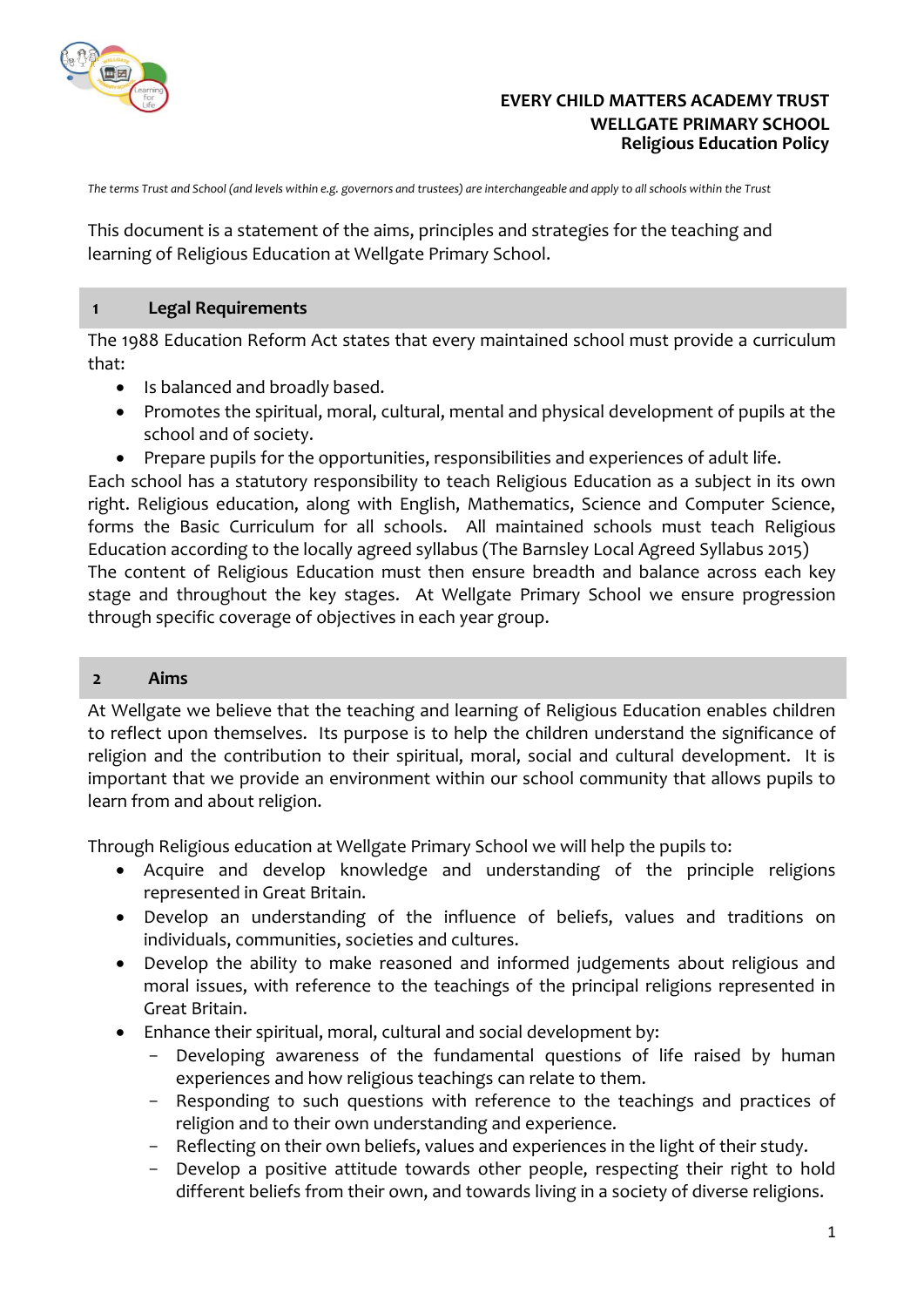

# **3 SMSC**

Through the teaching of Religious Education, provision for the development of the children's spiritual, moral, social and cultural well-being is provided, to prepare the children for life in modern Britain by understanding personal responsibilities. While learning about different religions and the values in which they uphold, the school ensures the children are aware of the British Values that underpin their role as an effective citizen in society, by recognising the differences between religious views and the understanding that tolerance of these is crucial to life. For more information regarding the teaching of SMSC at Wellgate, please refer to the SMSC policy.

### **4 Curriculum and Planning**

All teaching staff plan for Religious Education following the objectives set out in the Barnsley Locally Agreed Syllabus which enables children to learn about religions and from religion. Teachers complete a long term plan showing the religions that will be covered in each term for their year group. Short term planning is then completed showing the objectives, activities and outcomes for each lesson with consideration to the Key Question assigned to their year group.

# **5 Key Questions from the Barnsley Locally Agreed Syllabus**

| <b>Question 1</b> | Why are these words special?                                       |
|-------------------|--------------------------------------------------------------------|
| <b>Question 2</b> | Why are some places special?                                       |
| <b>Question 3</b> | How can faiths contribute to community cohesion?                   |
| <b>Question 4</b> | Why are some times special?                                        |
| <b>Question 5</b> | What can be learned from the lives of significant people of faith? |
| <b>Question 6</b> | How do I and others feel about life and the universe around us?    |

### **6 Coverage at Wellgate Primary School**

All year groups cover Christianity plus one (Year 1) or two (Year 2-6) key religions.

| Religion        | Year <sub>1</sub> | Year 2         | Year 3         | Year 4         | Year            | Year 6         |
|-----------------|-------------------|----------------|----------------|----------------|-----------------|----------------|
|                 |                   |                |                |                | 5               |                |
| Christianity    | Q1, Q2,           | Q3, Q5,        | Q1, Q2,        | Q3, Q5,        | $Q_1$ , $Q_2$ , | Q3, Q5,        |
|                 | Q4                | Q <sub>6</sub> | Q <sub>4</sub> | Q <sub>6</sub> | Q <sub>4</sub>  | Q <sub>6</sub> |
| Judaism         | Q1, Q2,           | Q3, Q5,        |                |                |                 |                |
|                 | Q <sub>4</sub>    | Q <sub>6</sub> |                |                |                 |                |
| Hinduism        |                   |                | All            |                | All             |                |
|                 |                   |                | questions      |                | questions       |                |
| Sikhism         |                   |                | All            |                | All             |                |
|                 |                   |                | questions      |                | questions       |                |
| <b>Buddhism</b> |                   |                |                | All            |                 | All            |
|                 |                   |                |                | question       |                 | questions      |
| Islam           |                   | Q1, Q2,        |                | All            |                 | All            |
|                 |                   | Q4             |                | questions      |                 | questions      |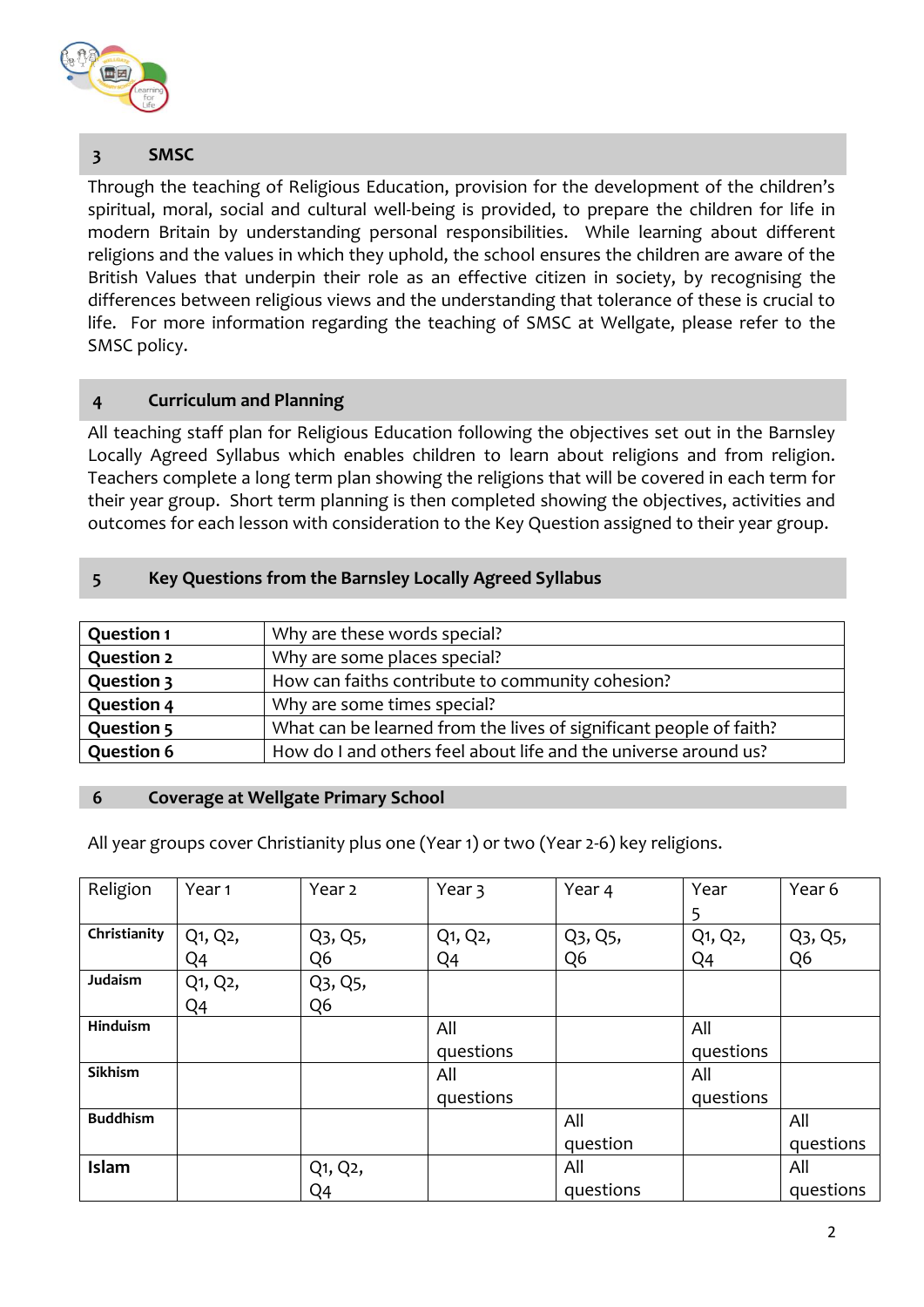

# **7 Foundation Stage**

Over the year, the Foundation Stage curriculum considers three main key themes suggested in the locally agreed syllabus. Learning across the Foundation Stage takes place through the celebration of key religious events.

| Theme 1 | My world - Me, my family, other people. |
|---------|-----------------------------------------|
| Theme 2 | <b>Special Times</b>                    |
| Theme 3 | Special Places.                         |

We endeavor to provide to encourage the emotional and spiritual development of young children creating a basis for the development of Religious Education such as:

- Expressing feeling of joy, sadness, wonder, awe, mystery, beauty.
- Understanding what it means to feel secure.
- Exploring and caring for the natural world and their environment.
- Understanding themselves as unique beings.
- Understanding of relationships with others.
- Asking questions and experiencing the excitement of discovery.
- Experiencing and appreciating special events in their own lives and the lives of their friends.
- Listening and responding to stories.
- Experiencing the aesthetic through the arts, including music, drama and role play.

#### **8 Cross Curricular Links**

#### **English**

At Wellgate, Religious Education lessons contribute significantly to the teaching of English skills by promoting the use of reading, writing, speaking and listening. The children will record their work in a variety of written formats and speaking and listening skills will be enhanced through discussions and questioning within lessons.

#### **Foundation Subjects (Art, History, Geography**)

Lessons planned following the progression map for the teaching of R.E will allow children to access the R.E curriculum while enhancing their historical, geographical and art skills. Across both key stages, the children will learn about religions and the country in which they are predominant as well as key historical figures in each religion. In Key Stage 2, the children will begin to look at art through religions.

#### **Personal, Social, Health Education**

During R.E lessons, the children will be learning about many different morals, values and beliefs that contribute to the children understanding about personal behaviour choices. Through learning about different religions and the different values, the children are learning to understand and tolerate differences in society. Children will learn to respect each other's values and beliefs and that they too can individually hold their own.

#### **Use of ICT**

ICT may be used to research and understand religions through the use of the internet, iPads and cameras. ICT can also be used in various ways to present completed work.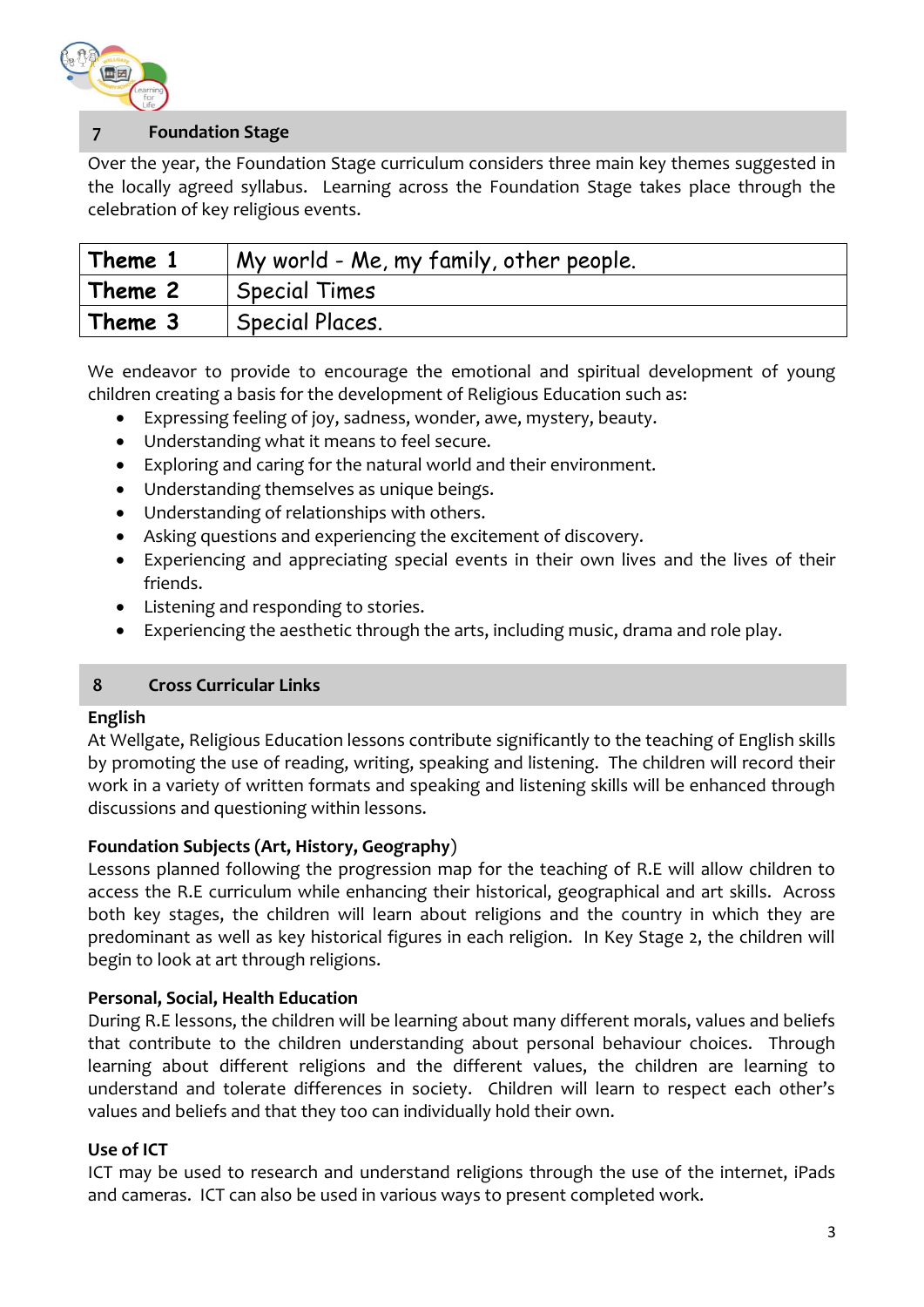

# **9 Teaching and Learning**

Through the teaching of R.E we aim to provide children with a broad range of opportunities to develop their skills based around commitment, fairness, respect, self-understanding, enquiry and expression.

By the **end of Key Stage 1**, pupils will have had opportunities to:

- Learn about Christianity and one other principal religion in depth.
- Encounter some special events, places, people and objects connected with the religions studied.
- Listen and talk about some stories from religious traditions and begin to identify similarities and differences
- Reflect on, and talk about puzzling questions, which arise from their study of religions, own experiences and encounters with the natural world.
- Think about themselves, their feelings and their relationships with others, and begin to develop positive attitudes to diversity and differences, giving careful consideration to the views of others.
- Develop the power to recognise and talk about feelings such as love, wonder, forgiveness and sorrow.

By the **end of Key Stage 2**, pupils will increasingly have had opportunities to:

- Learn about and develop their knowledge of Christianity and two other religions in depth.
- Encounter key events, places, peoples and objects connected with the religions studied and discuss their purposes and functions.
- Consider the meaning of symbols, stories and festivals for members of faith communities.
- Explore questions of meaning and mystery, and use times of stillness to work out their own response to these.
- Evaluate different points of view and show sensitivity to those whose beliefs differ from their own.
- Relate the work in Religious Education to other areas of the curriculum, and their developing knowledge of the world around them.

### **10 Learning Experiences**

Learning in Religious Education can be through a variety of styles and experiences including:

- Handling artefacts
- Through personal experiences
- Tasting
- Looking at and dressing up in clothes/accessories
- Visiting places of worship
- Role play
- Listening to and responding to music
- Looking at and evaluating art work
- Meeting members of a different faith in school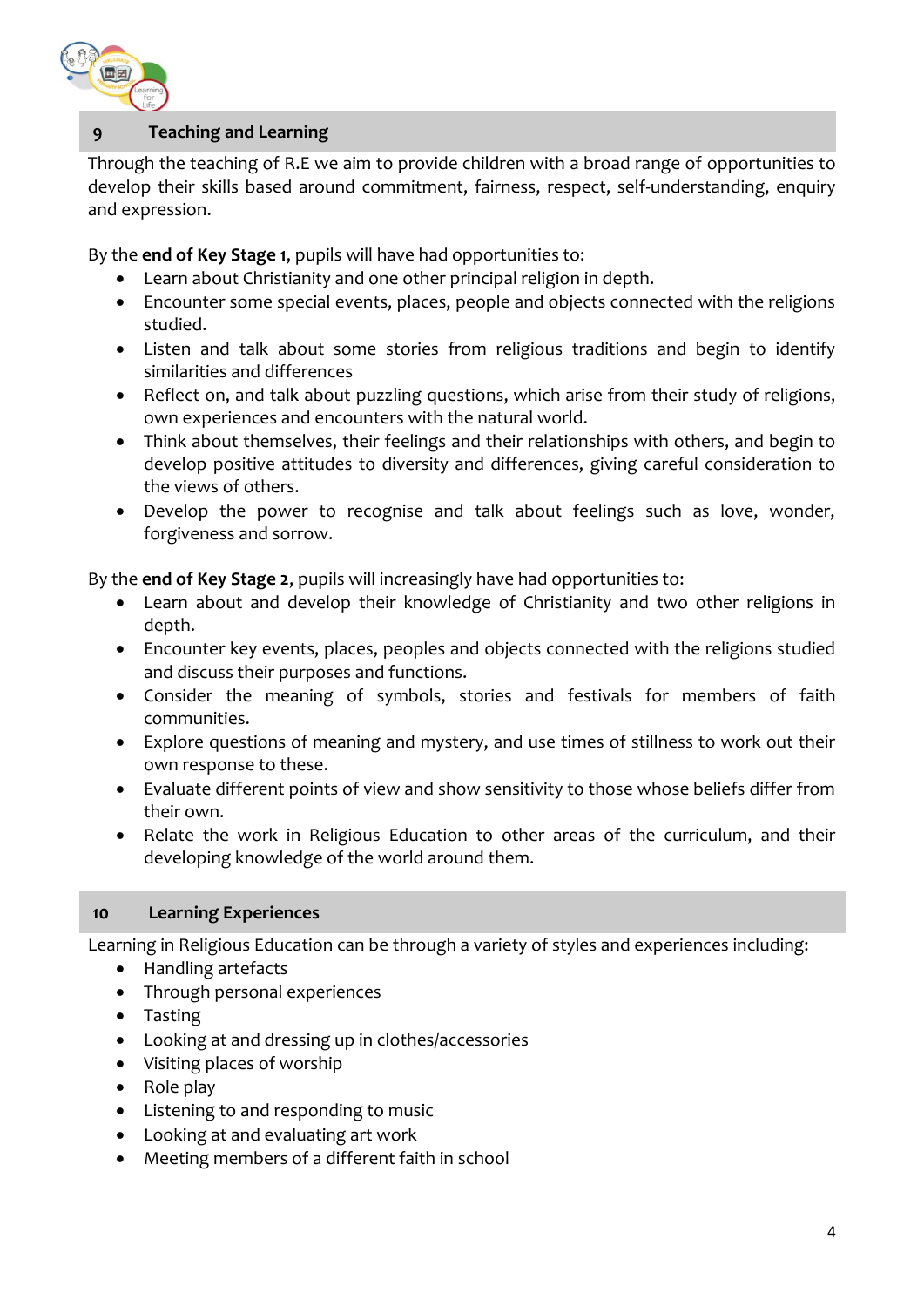

### **11 Resources**

Resources can be found in the infant department situated outside of the kitchen. All resources have been categorised and labelled under the religion that they belong to. A range of books can also be found in the religious section in the school library.

### **12 Special Educational Needs**

Pupils with Special Educational Needs will be considered by class teachers when planning lessons. Differentiation will take place according to the needs of the children in the class. Any additional support will be provided following the guidance in the schools Special Educational Needs policy.

### **13 Assessment and Recording**

We report on pupil's progress and attainment in R.E. to parents, as required by law. The LAS provides levels of attainment which the schools use as a basis for reporting at the end of each year group.

### **14 Collective Worship**

It is our policy that this school should use the diversity of cultures and beliefs within it, to demonstrate that we value those equally. There will therefore be many opportunities for pupils and staff to:

- Celebrate festivals important to them
- Recognise key figures important to them
- Express the social and cultural identity important to them.

Through collective worship we aim to:

- Enable pupils to develop a spiritual and social dimension to their lives and personal relationships.
- To give due recognition to the active worship of pupils and to draw upon these as appropriate
- To provide time and opportunity for reflection
- To help pupils develop an awareness of, and a concern for, the needs of others as well as their own personal needs, at local, national and global level
- To provide a moral framework which enables them to recognise the choice between right and wrong and good and evil.
- To give pupils the experience of being active and important members of a caring community.
- To promote anti-sexism and anti-racism by encouraging the full involvement of all groups within the school community.
- To provide opportunities for pupils to experience an awareness of achievement, celebration and joy.
- To provide children with a sense of awe and wonder with regards to the world in which we live and the community around them.